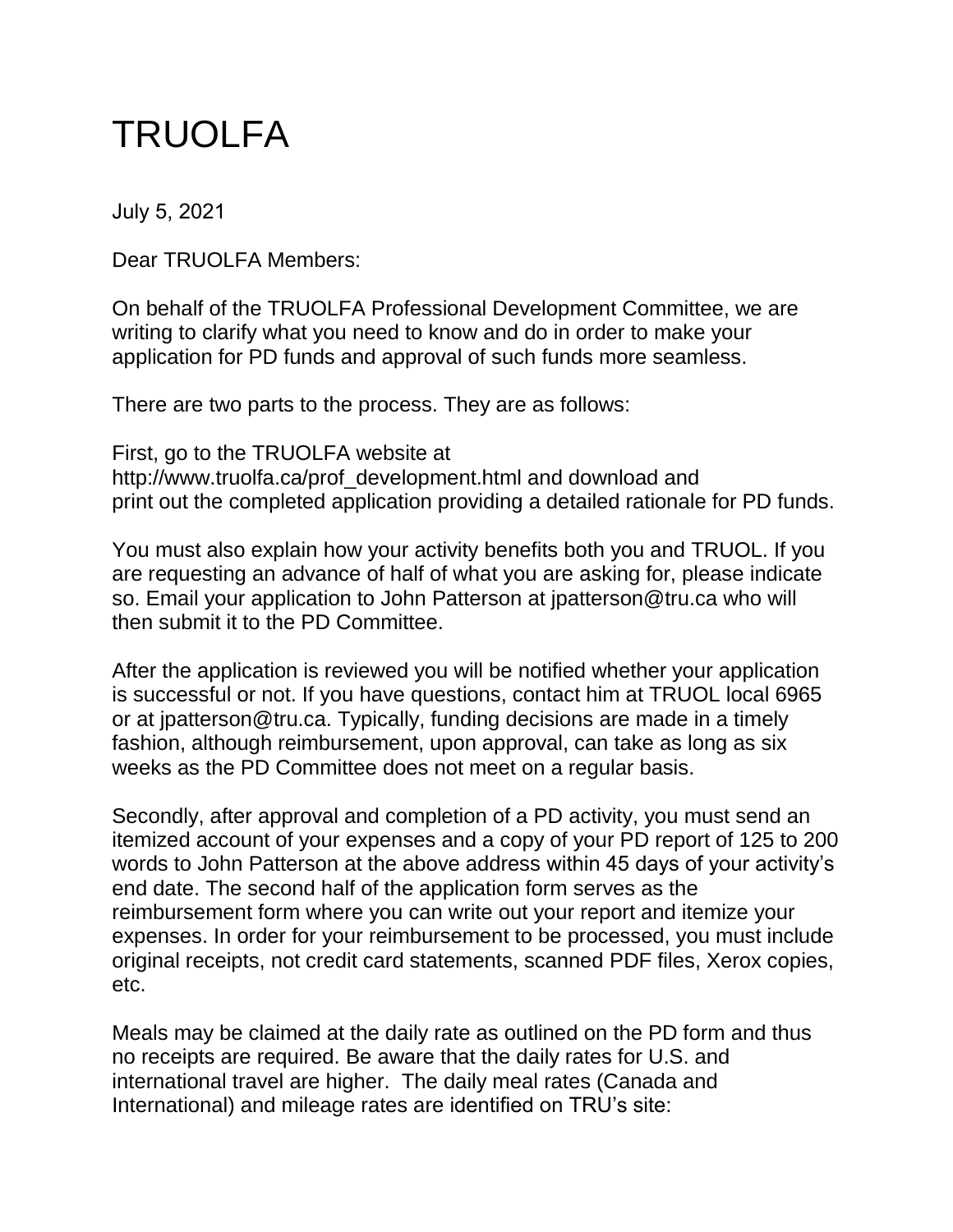http://www.tru.ca/\_\_shared/assets/Travel\_Expenses5597.pdf.

Please convert all foreign currency to Canadian dollars and attach your original receipts to the piece of paper.

In addition to the process application for reimbursement, the PD Committee wants you to note the following important points:

## CLAIMABLES

1. You may claim the daily meal per diem. (For current meal and mileage rates go to:

[http://www.tru.ca/\\_\\_shared/assets/Travel\\_Expenses5597.pdf](http://www.tru.ca/__shared/assets/Travel_Expenses5597.pdf)

Do not send in meal or incidental receipts.

2. travel and associated expenses related to meetings, conferences, or other similar professional activities as outlined in:

http://www.tru.ca/ shared/assets/Travel Expenses5597.pdf

3. fees and other expenses for meetings of learned societies, other professional organizations, workshops, seminars, and similar activities;

4. fees and subscriptions for journals and books;

5. membership fees in learned societies and professional organizations;

6. travel and other expenses related to research activities and undertakings including costs and billings related to final editing of research materials.

## UNCLAIMABLES

• You may not claim over \$300 a night for accommodation without prior approval.

- You may not claim over \$80 a day for car rental without prior approval.
- You may not claim personal long distance phone calls.

• You may not claim incidentals like entertainment, liquor bills (including use of mini bars), and side trips.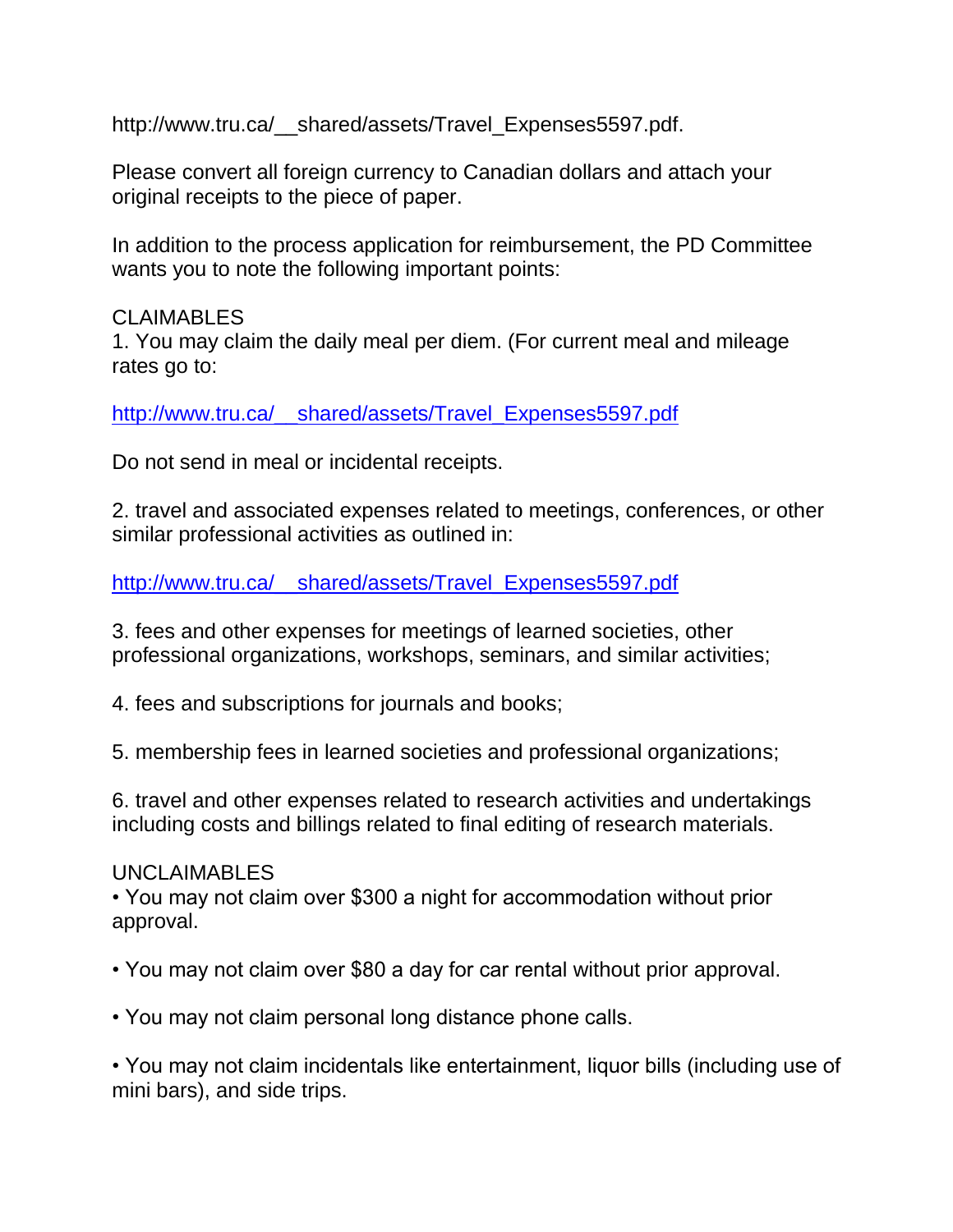- You may not claim over \$40 per night if you stay at a private residence.
- You may not claim valet parking.
- You may not claim books, computers, software, Internet expenses, etc.

Check with TRU regarding their computer purchase/rental policies. See TRU's application form for what you may or may not claim.

• You may not claim any car expense (gas and mileage)related to driving to an event or activity that exceeds the cost of an economy – not business, first class, etc. – flight unless prior approval is given. For example, if it costs \$350 to fly return to Los Angeles to attend a PD event or activity, but you decide to drive to Los Angeles instead and your total expenses are over \$350, you only be reimbursed \$350.

Otherwise, you may claim mileage at TRU's current mileage rate.

- You may not claim travel insurance.
- You may not claim for costs associated with self-published books, etc.

• You may not claim expenses outside the time frame claimed and approved of. For example, if you go to a three day conference that runs from May 10-12 in San Diego and you stay two weeks you cannot claim expenses for the extra days you spent in San Diego. You may, however, claim hotel, meal, and travel expenses one day prior to and after an event.

## . POINTS TO NOTE

• When applying, be sure to include a clear and significant rationale as to how your PD and research activity benefits you and TRU.

• You may apply for up to \$3,500 worth of PD funding per activity dependent on how many students you have and which you have estimated over a twelve month period prior to applying for funds. You must have a minimum of five students to apply for funding and have completed your six (6) months probationary period after the registration of your first student.\*\*\*

However, you may not apply for funding in subsequent years for the same activity. For example, if you were awarded funding one year towards obtaining a post-graduate degree, you may not apply again for funding in subsequent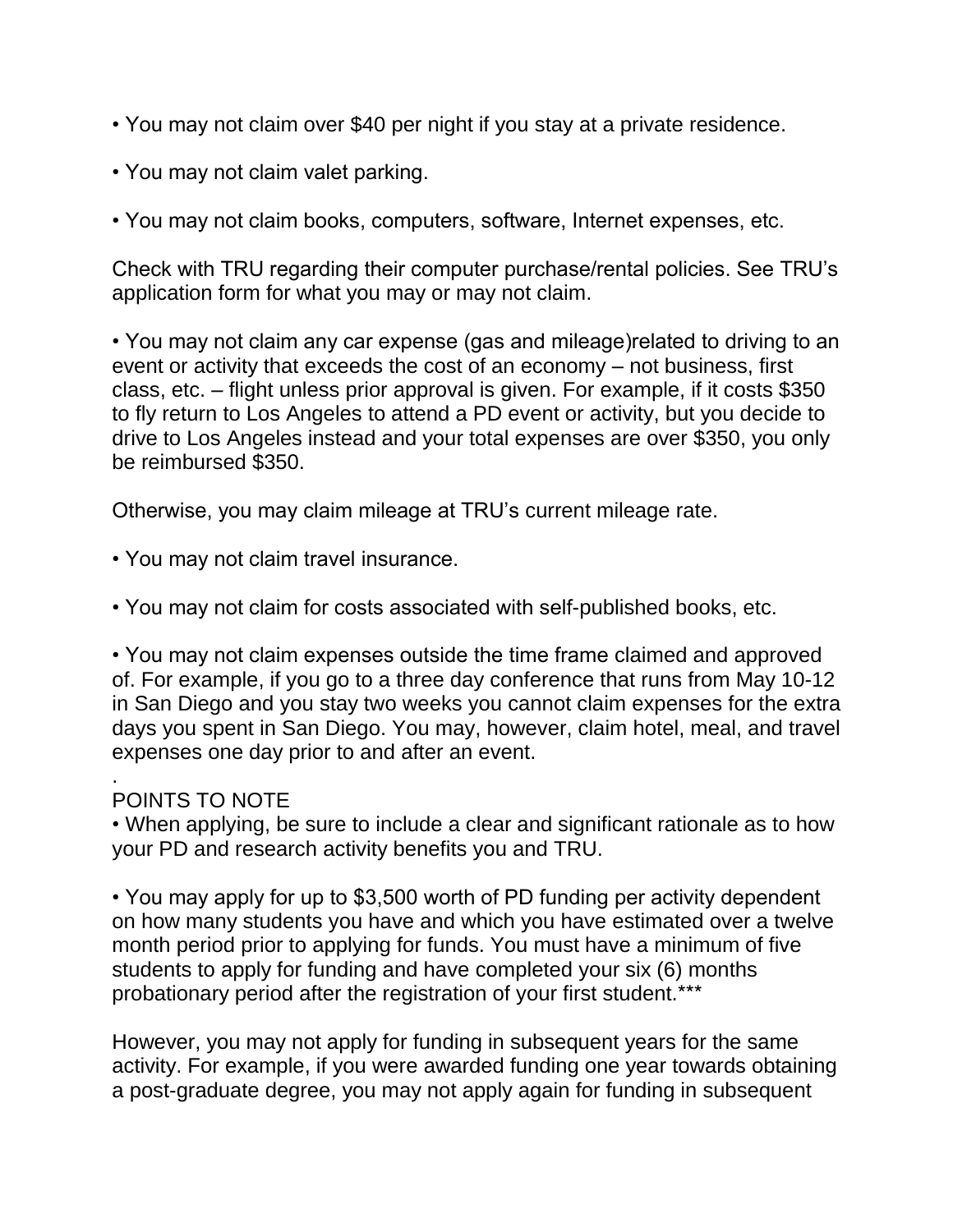years.

• You may ask for an advance of half of what you have been approved for. For example, if you plan to take some courses at UBC or another education instutition and are claiming a full year of expenses (\$2,000), you may ask for an advance of \$1,000 before you actually register for the courses.

• The PD Committee uses the fiscal year (April 1-March 31), when determining application eligibility.

• PD funding is not retroactive. The PD Committee will not consider PD applications for past activities in which you have participated.

• PD funding is for TRUOLFA members only and cannot be applied to travelling companions.

• If you do not provide all of the required information needed to process your claim, your claim will be returned to you. Be sure to include original receipts, a PD report, and the PD reimbursement form. A receipt that does not indicate specifics may not be claimed. Please itemize your expenses and convert foreign currency to Canadian currency at the time you pay for an expense. Be sure to include your full address on the form. Include your postal code!

• If you have incurred expenses prior to your activity and are unable to complete the activity due to personal and/or medical reasons, you will not be reimbursed. The PD Committee suggests you purchase travel cancellation insurance.

• Make a copy of all your original receipts in case your receipts are lost. The PD Committee is not responsible for lost receipts.

• Should you be given an advance that you have cashed and decide later not to attend the activity for which you have been given an advance, please write a cheque for the full amount in care of TRUOLFA Professional Development Fund and send it to John Patterson at the address below. Do not make it out to the PD committee or any one representative.

\*\*\* **If the successful applicant does not submit all receipts and PD report within the required 45 days, the OLFM must return any advance payment to the TRUOLFA PD Fund.**